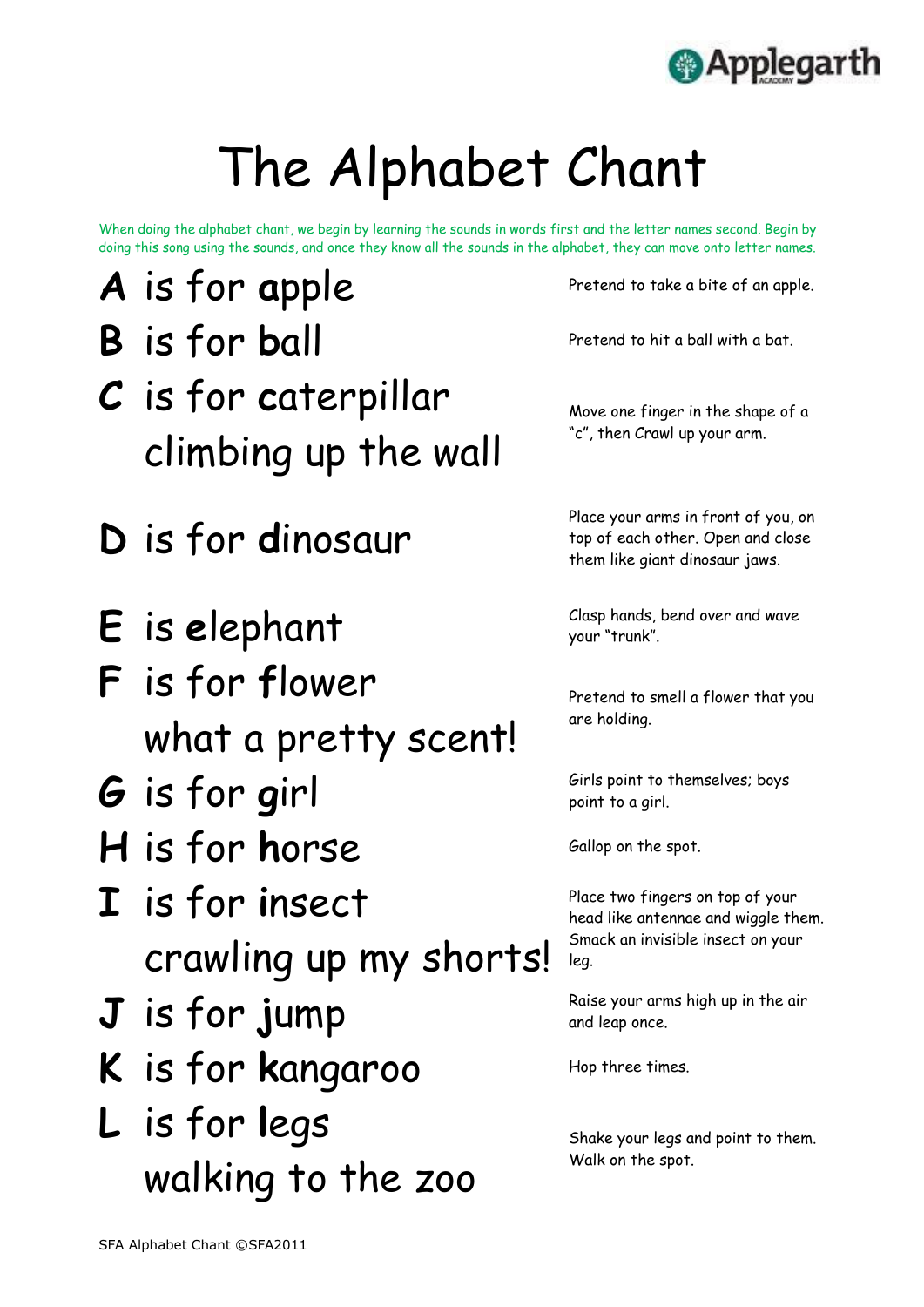SFA Alphabet Chant ©SFA2011

### **M** is for **m**ountain

Make a mountain by placing your arms above your head with fingertips together.

**N** is for net Hold your arms to the side, making a circle shape.

Wave your arms around.

the mouth of a talking parrot.

head.

Hop with your hands on your head like long ears.

snake.

- **O** is for **o**ctopus wiggly and wet
- **P** is for parrot Open and close one hand to make<br>the mouth of a talking parrot.
- **Q** is for queen Place an imaginary crown on your
- **R** is for **r**abbit hopping on the green
- **S** is for snake Squirm your whole body like a
- **T** is for **t**ower
- **U** is for **u**mbrella keeps you dry in a shower
- **V** is for **v**ulture
- Wis for worm Wiggle your finger like a worm.
- **X** is for e**x**ercising fo**x**
	-

Stand very tall and stretch your arms out from your shoulders in the shape of a "t".

Pretend to open an umbrella.

Hold arms up in a "v" shape and then bring them down to imitate a flying vulture.

#### now we take a turn

Do star jumps.

Pretend to make a yo-yo go down and up.

#### **Y** is for **y**o-**y**o Zip starts with Z Pretend to zip up your coat. Now I know my alphabet They're all in my head!

Pat hands on your head and smile.